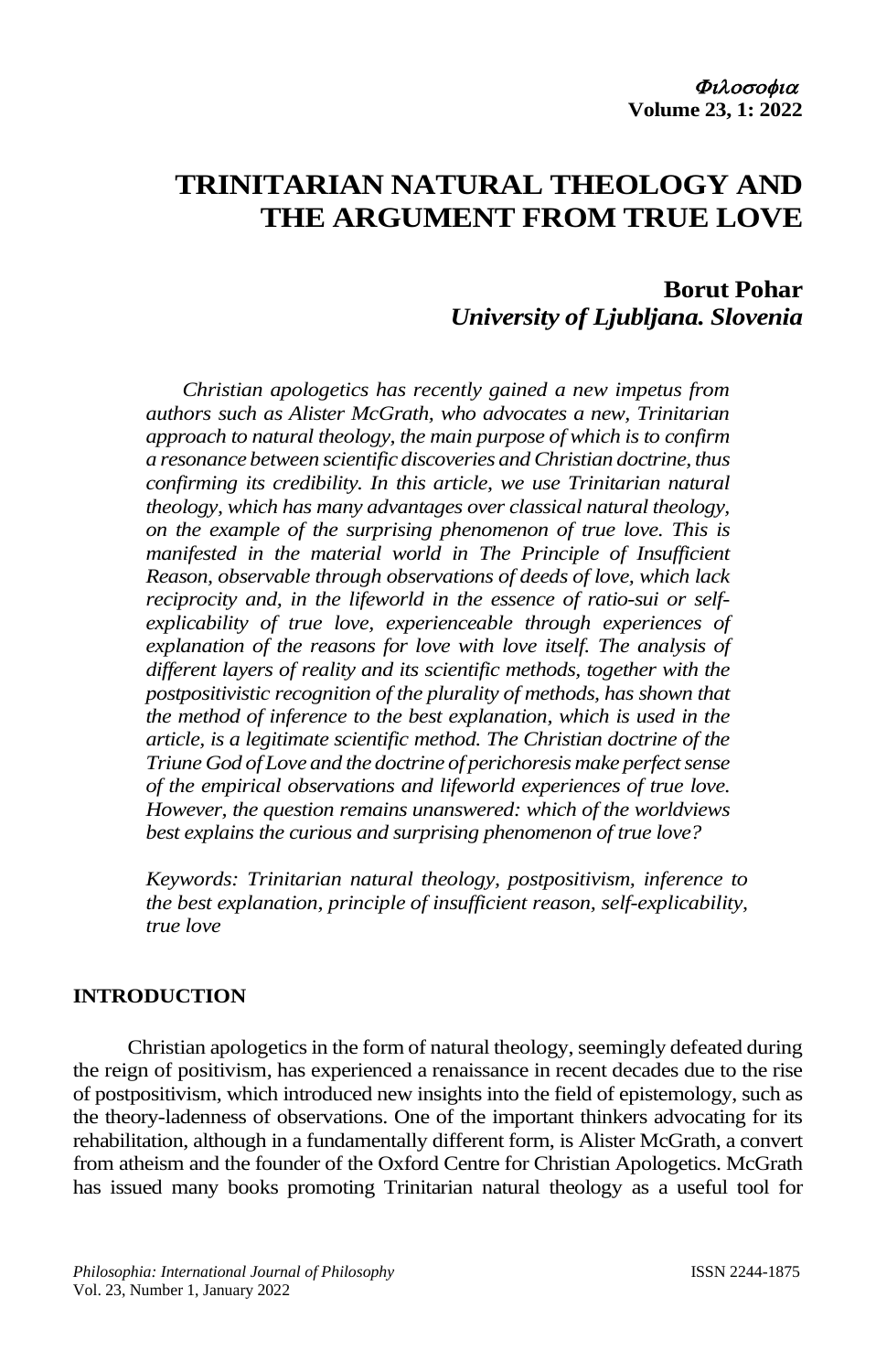demonstrating the resonance between the Christian vision of Triune God and scientific findings. In his book *Mere Apologetics*, he (2012, 111) confidently states: "There is strong resonance between theory and observation – between the theological framework and the realities of our personal experience." The difference between classical natural theology and Trinitarian natural theology is not only the difference in the method and purpose (the former searches for the logical proof of God's existence) but also in the conception of God. While classical natural theology speaks about God as the supreme being, the Trinitarian natural theology highlights its Triune character: that God exists in the form of Holy Trinity, in which the Father, the Son, and the Holy Spirit abide in true love. Hence, the Christian Trinitarian God is the God of true love.

In this article, we attempt to apply his vision of Trinitarian natural theology to compose the Argument from True Love, with which we want to confirm the credibility of the Christian faith by showing that our observations and experiences of the surprising phenomenon of true love fit in with the Christian doctrine. This is in accordance with McGrath's vision of apologetics. He (2008, 234) says:

The agenda is not, therefore, 'proof' of core Christian beliefs, but the demonstration of resonance between theory and observation, leading to an enhanced commitment to the theory that is able to explain and account for so much that is observed.

In this article, we use the mountain-body model of understanding (Cf. Pohar 2021), which presupposes four different layers of reality and, consequently, four different types of methods, which will be explained below. However, before trying to confirm the reasonableness of the Christian worldview with the Argument from True Love, we must first show that our method of inference to the best explanation is legitimate and trustworthy. For this reason, we will continue with the clarification of the methods used in this article to remove any misunderstandings or doubts.

# **THE METHODS**

In this contribution, three methods are used: (1) the scientific deductive empirical method of abstraction for the creation of the Principle of Insufficient Reason, (2) the phenomenological method of eidetic reduction for the discovery of the selfexplicability of true love, and (3) the scientific inductive method of inference to the best explanation for demonstrating of the resonance between both findings and the Christian doctrine. First, let us explain that there is not just one scientific method, as incorrectly claimed by philosophers of the previous Modern era.

# **The plurality of methods and the idea of stratified reality**

To demonstrate that Christian doctrine is the best explanation of observations and other types of experience (lifeworld, life) of true love, we must first refute two myths that prevent legitimate use of the apologetic method of the inference to the best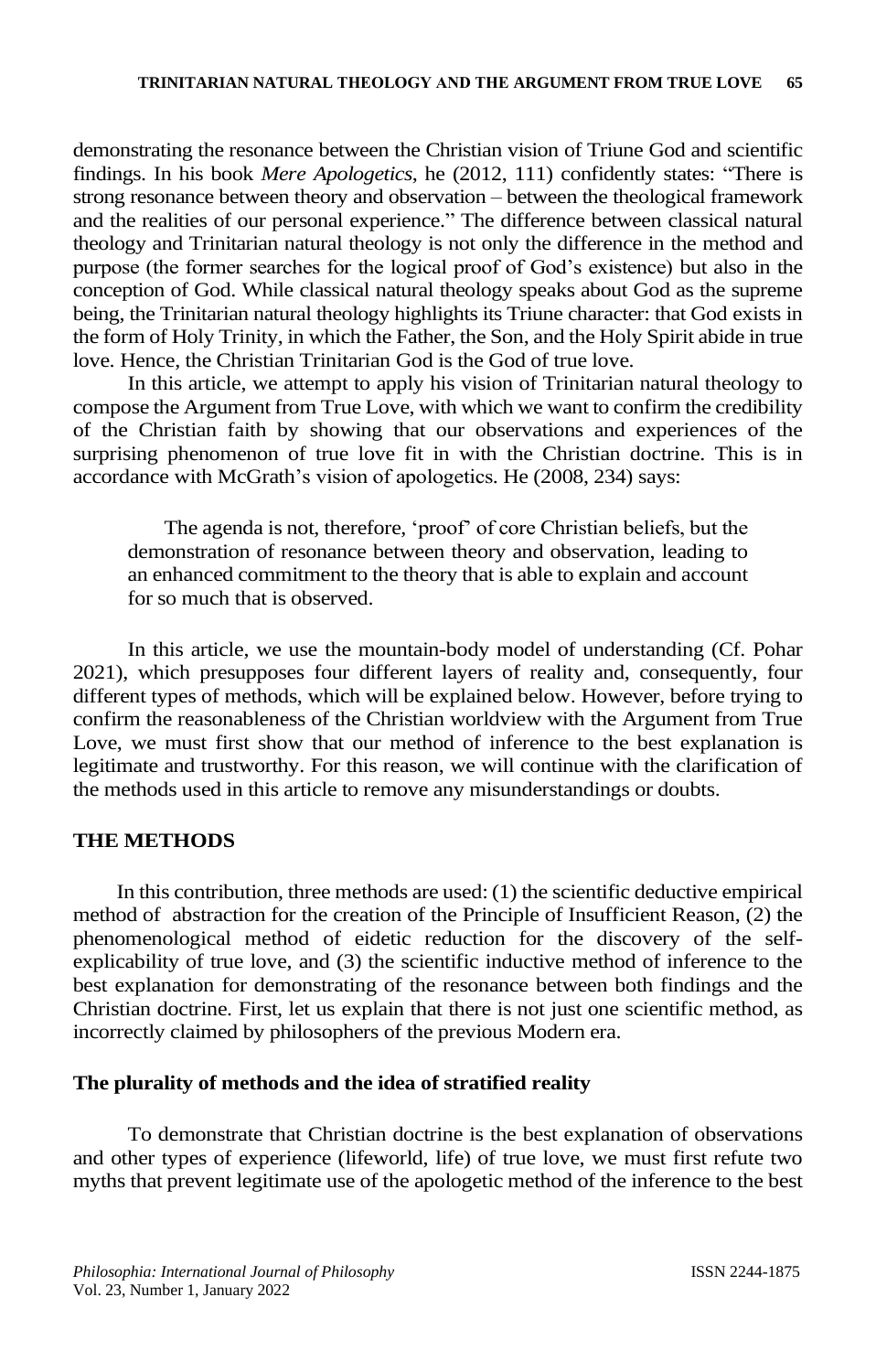explanation, which is sometimes criticized as unreliable or non-scientific: (1) the myth that there is one single scientific method, which is the same for all times and for all scientific disciplines. (2) The myth of the ontological uniformity of the world and the myth of scientific ontological reductionism, which, according to Martin C. Dillon (1988, 16) claims that "the objects of science – the things we can truly know – are irreducible quanta which are the products of exhaustive analysis and which lend themselves to the precision of mathematical calculation and processing." In this article, we attempt to demonstrate on the basis of the mountain-body model of understanding that in addition to the material world, there are three other layers of reality that are also in the domain of science.

Logical positivists wanted to discover a universal scientific method that would be the same for all disciplines and for all times. One of their proposed possibilities was the hypothetico-deductive method, which was supposed to be based on neutral observations and inductive logic. Their critic Karl Popper advocated the method of falsification (Sankey 2008, 248–257). Those times, however, have ended. James Garrison (1986, 12) says: "It is widely held that positivism is dead and that we now live in a postpositivistic era of educational research." It had turned out that logical positivism faces severe problems. First, theory and observation are not independent, which makes truly objective observation impossible (i.e., the theory-ladenness of observation) (Bem and De Jong 2006, 63). Secondly, in practice, scientists use more than one method. According to Howard Sankey (2008, 255), the postpositivists came to a conclusion that "the method consists of a plurality of rules which may be employed in the evaluation of scientific theories or in the certification of empirical results." One of the methods often used in science is the method of inference to the best explanation, a method crucial for our argumentation.

The fact of the plurality of methods leads to an *a posteriori* conclusion: that there is more than one single ontological layer of reality and that reality is stratified. McGrath (2006, 107) says:

… such a stratification of reality is both demanded by *a posteriori* reflection on the scientific enterprise and by the Christian vision of the nature of the world

… Every level of reality demands to be investigated on its own terms, which are established *a posteriori* by reflection on the way things are, not determined *a priori* in advance of any such interpretation.

Now we will present four such ontological levels of reality, which are highlighted in the mountain-body model of understanding (Cf. Pohar 2021). They are inextricably linked to the specific types of meaning perception and reasoning (i.e., specific *a posteriori* scientific methods), which investigate each of them. In the case of the Argument from True Love, we will use all of them.

#### **The domains of science and its methods**

(1)Every domain of science explores one of the four ontological layers of reality: (1) material world, (2) lifeworld, (3) material life, and (4) personal life. These four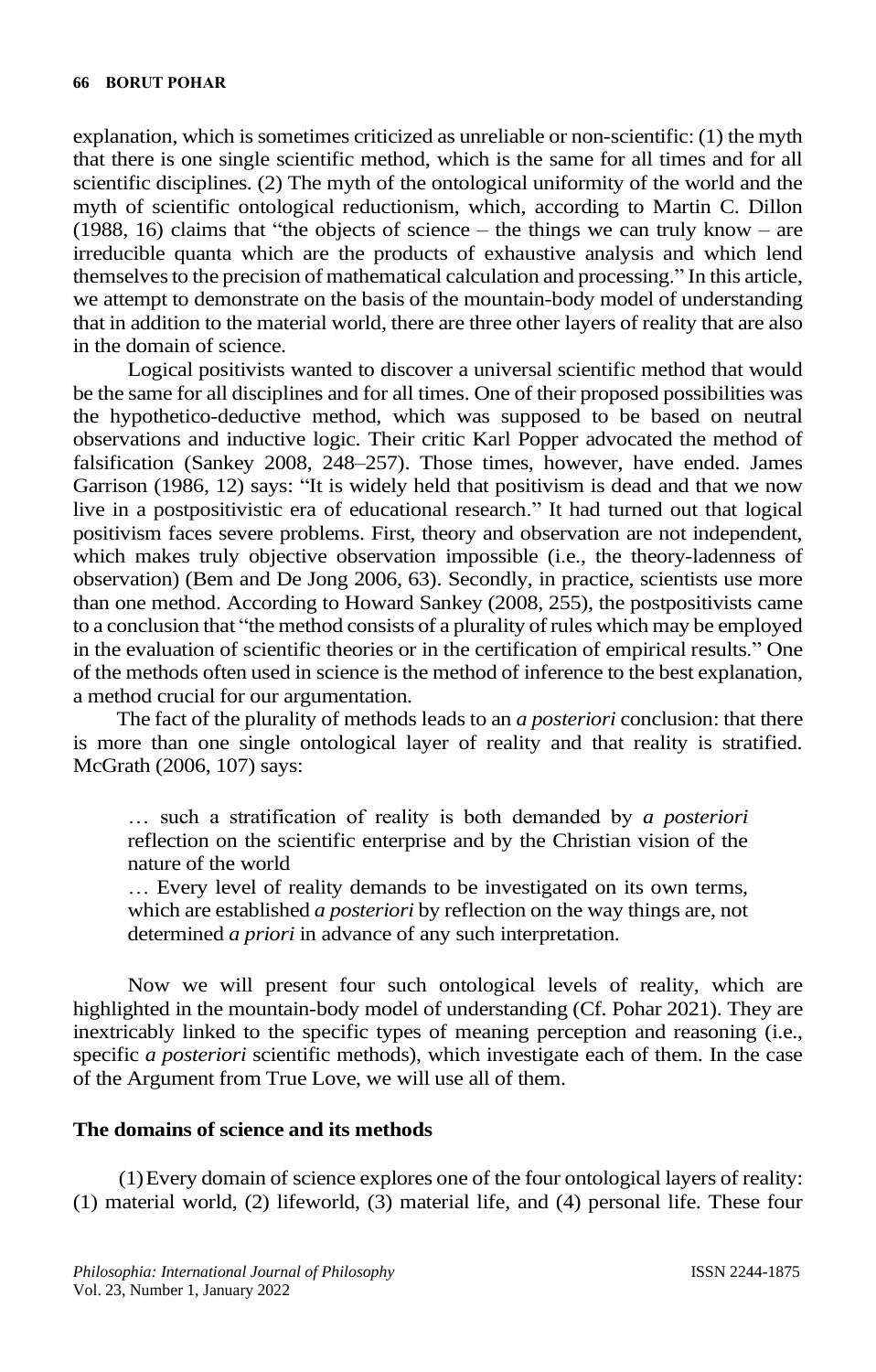layers are structured similarly to planet earth, which also has four main layers: the crust, the mantle, the outer core, and the inner core.The outermost part or the crust of reality is the material world with its regularities, which are observed by scientists. From the observations, which are acquired by the method of deductive abstraction, the scientists then deduce principles with the help of deductive rules, and then turn them into empirical (scientific) laws with the help of deductive universalization. The most ancient type of reasoning, put forward by the ancient philosopher Aristotle, is deduction, which played an important role in the first period of modern science. Since Aristotle, scientific inquiry has included observation and reasoning about the natural world. The *Stanford Encyclopedia of Philosophy* (2001, s.v. "Scientific Method") says: "In addition to careful observation, then, [the] scientific method requires a logic as a system of reasoning for properly arranging, but also inferring beyond, what is known by observation." Johannes Kepler (1571–1630), for example, discovered three scientific laws of the motions of the planets by deducing them with the help of deductive rules and deductive abstraction from astronomical observations made by Tycho Brahe. For example, according to Filippo Graziani et al. (2021, 36), Kepler's First Law states: " The orbits of the planets are ellipses and the Sun is at one focus." A scientific law describes a static state of affairs, such as the form of the planet's orbit. In addition to deducing universal scientific laws, science also uses deduction to discover the causes that make physical phenomena understandable (Cf. Pohar 2021).

(2) The mantle of reality is the lifeworld or the world of lived experience. With the help of the inductive method (e.g., Hume's generalization) which is based on inductive abstraction, scientists discover general laws (e.g., Newton's Laws of Motion), laws of nature (e.g., the law of evolution, which states that living beings are adaptable in their nature) and the essences (e.g., the essence of evolution is adaptedness) of natural phenomena. Science is thus not just about observation and deduction. Modern science was a breakthrough because of the implication of inductive reasoning, which some even considered the "essence of scientific method" (*Stanford Encyclopedia of Philosophy* 2021, s.v. "Scientific Method"). We need another type of perception of meaning, other than observation: lived experience, which is internal instead of external sense-experience. To discover invisible laws of nature and essences, one needs to do experiments, which are events that provoke a change in the state of affairs. We can experimentally confirm, for example, that a wooden board breaks under a certain load if we place different weights on it. When a board breaks, there is a change in the observable state of affairs from the state of unbrokenness to the state of the brokenness of the board, and one can experience its breakage, thus perceiving the meaning of the inner lifeworld or flesh of the world. From the multiple cases of experiencing the breakage of a wooden board, one can reason by induction to the general law, that a wooden board, on which a heavy weight is placed, probably breaks.

(3) The outer core of reality is material life, which can be experienced and comprehended with abductive reasoning, which produces explanations that make sense of surprising phenomena. Science is much more than deduction and induction. The triumph of modern science was reached on the basis of abductive reasoning, the origin of scientific theories. With the method of inference to the best explanation, we can find the most suitable theoretical explanation, as we will explain below. Modern science is pursuing the "theory of everything," which has become the Holy Grail of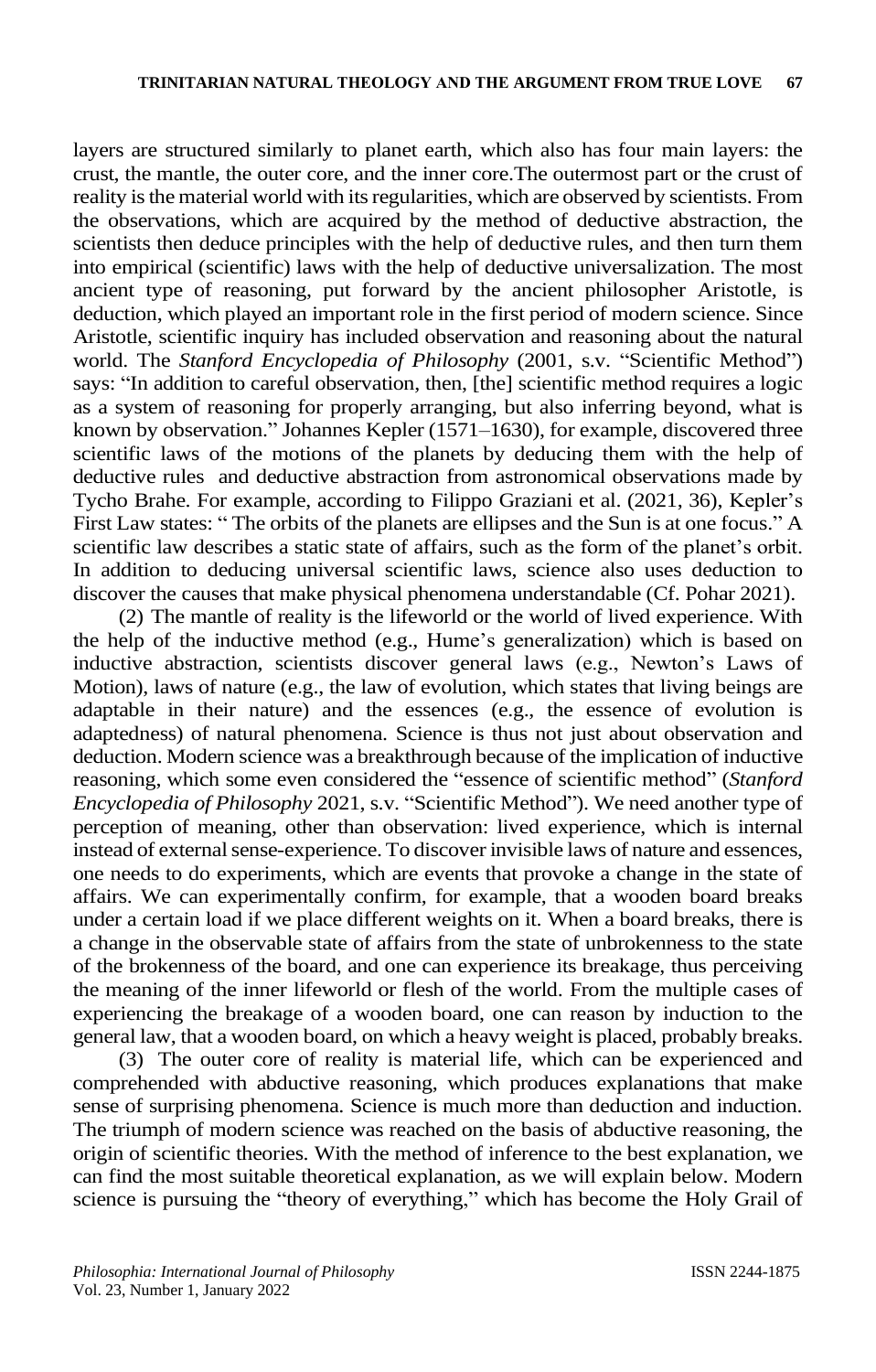postmodern humanity. Abduction is the most mysterious of scientific reasonings as there are no rules about how to make a theory, and imagination is also at work, which most people do not correlate with scientific knowledge. Abduction does not process observations of states of affairs nor lived experiences of events, but the felt experiences of something happening (e.g., the molecular processes in an animal cell), which is the substrate from which explanatory theory is created. However, there can be no felt experience of something happening if there is no prior observed state of affairs and lived experience of an event. The first step in understanding is made by observing the world, so observation is the basic and most fundamental kind of perception.

(4) The inner core of reality of personal life, which can also be experienced, and the true human identities can be discovered on the basis of this experience. The purpose of science is also to explore the nature of human identities, including our professions, which are forms of personal life. Science needs to comprehend who an evolutionist is, who a doctor is, a scientist is, and even who a father or a mother is. If there are misconceptions about human identities, no progress of society is possible. Science is the driving force of human progress, the goal of which must be the discovery of true human identities. Psychology has revealed many pathologic features of certain identities, which need to be deleted from our lives. For example, for the Nazis, a scientist was a person who conducted experiments on humans. Fortunately, the world has condemned this form of scientific identity. Our personal lives have many pathogenic features. It is the purpose of science to find true forms of our identities, and this is in the domain of Humanities, *Geisteswissenschaften* in German, which can be translated as *Sciences of Spirit*. This fourth ontological layer is thus spiritual in its nature and is situated in the innermost and the most turbulent or dynamic part of reality.

#### **The phenomenological method**

As said above, the phenomenological method belongs to a class of inductive methods that analyze the essential eventful interiority of the world (i.e., its flesh). However, it is important to emphasize that the exteriority and interiority of the world are not separated but are thoroughly interconnected. Branko Klun (2017, 504) says:

The phenomenological approach calls into question the naive distinction between the immanence of subjective interior and the transcendence of the external world of objects. Consciousness is not "inside," and the world is not "outside." The cognitive subject is always already outside, and besides things, things, however, are always revealed within the experience and cognition exercised by the subject.

There are many different conceptions of phenomenology (cf. Krupp 2010, 1032). However, regardless of how the notion of phenomenology is defined, for Dan Zahavi (2019, 44), the task of phenomenology is

…not to describe empirical and factual particularities but to investigate the essential structures characterizing our experience, their correlates, and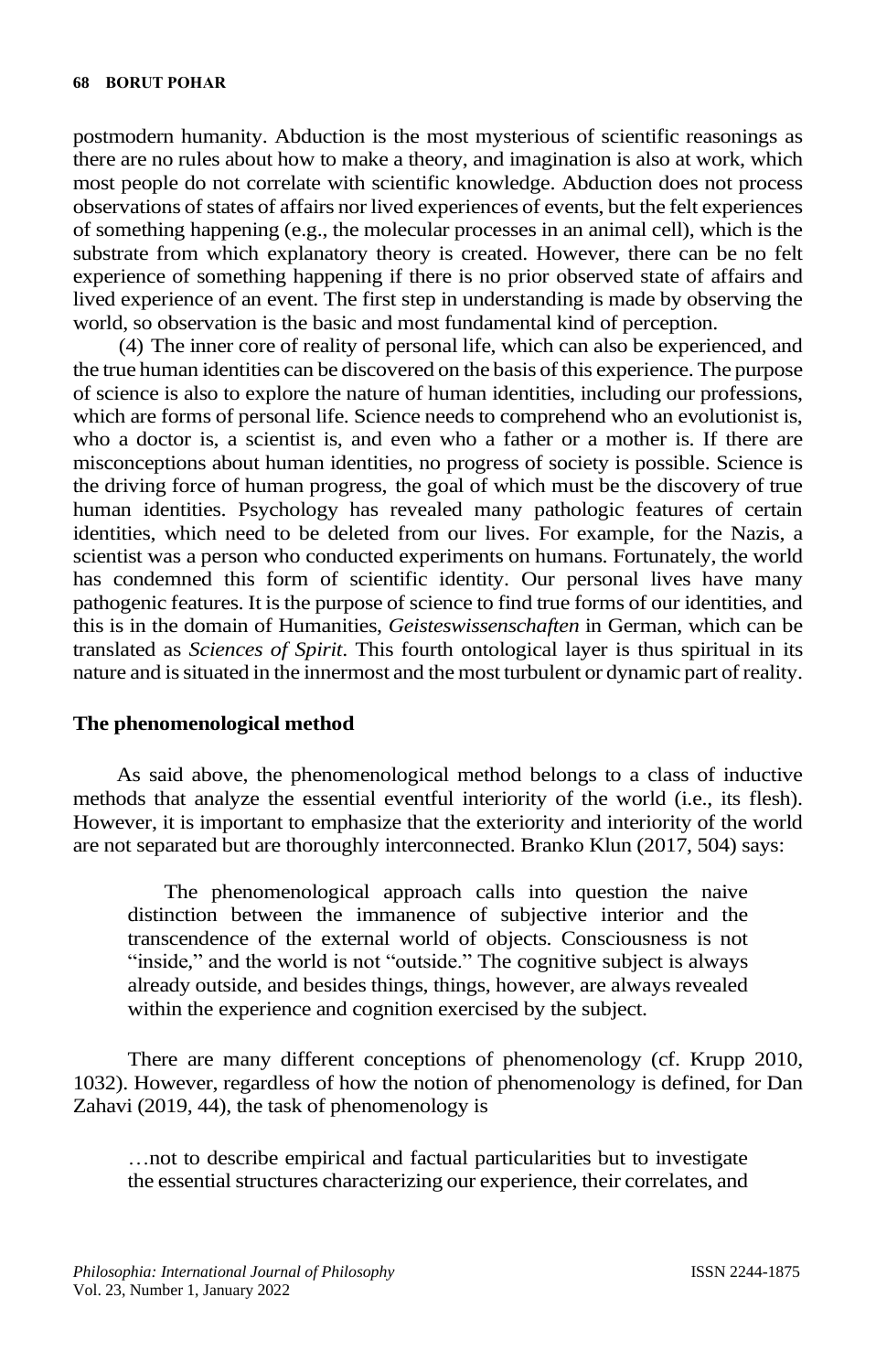the connection between two. As philosophers, our concern is not primarily with accidental features and properties but with necessary and invariant ones.

Edmund Husserl developed a method for finding essential structures called "eidetic variation," which is described by Zahavi (2019, 45) as follows:

The basic idea is here to take our point of departure in what is given to us and then to use our imagination. By varying that, which we are investigating, by imagining it being different from how it actually is, we can slowly strip away its accidental properties and thereby reach certain properties or features that cannot be changed without the object of investigation, thereby also ceasing to be the kind of object it is.

Zahavi (2019, 45) also warns that we should be aware that this method is an "open-ended process, and the results are in most cases defeasible. There is, in short, no claim to infallibility". Given that the phenomenological method is an inductive method, we cannot even expect any certainty because induction is related to probability.

#### **The method of inference to the best explanation**

With this inductive method, it is possible to determine which of the abductively acquired theories is the best. When performing an inference to the best explanation, we evaluate several competing hypotheses to determine which one is the "loveliest," meaning which one fares best when we compare their various epistemic virtues (they will be listed in the following). We then infer that the loveliest explanation is the most likely to be true (Lipton 2004, 143). According to Alan Musgrave (2010, 93), inference to the best explanation can be represented by the following scheme:

It is reasonable to believe that the best available explanation of any fact is true. F is a fact. Hypothesis H explains F. No available competing hypothesis explains F, as well as H, does. Therefore, it is reasonable to believe that H is true.

McGrath (2009, 84) says that surprising facts can be defined as "things that surprise us because they are counter to normal expectations, and hence force us to ask whether there is another way of looking at them." Thus, surprising facts cannot be circumvented without finding an explanation that gives them meaning and turns them into expected facts. This is also true for the surprising fact of true love.

Postpositivism created a new definition of the explanation, whose main purpose is *making sense* of the world and life. Here, the task of explaining is clearly subordinate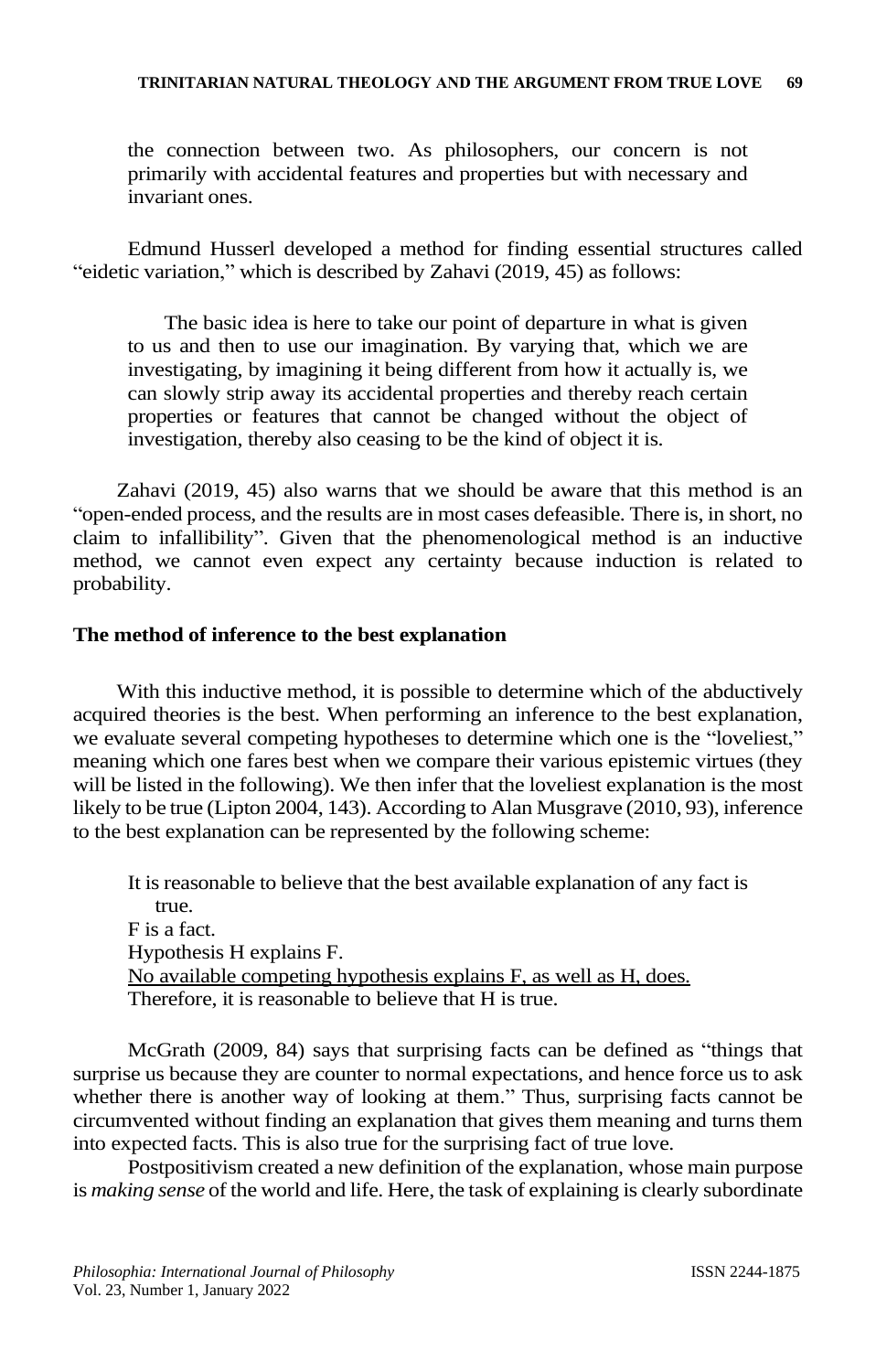to the quest for understanding (Clayton 1989, 37). The best explanation is one that makes sense of observations and other kinds of experience (lived, life, and personal experience) so that no surprising facts remain within its perspective. The success of an explanation in making sense of the world and life can be estimated by weighing the epistemic values. There is, however, no uniform opinion among philosophers on the most appropriate set of values, and different authors propose different values. Because of the lack of space, we will mention just two, which are important for our analysis.

According to McGrath, empirical fit or empirical adequacy is the best way to choose the best one among competing theories. He (2011, 26) says: "The 'best' explanation may not be able to account for all our observations. But it ought to be able to account for them to a greater extent, and in a more plausible manner, than its alternatives." Because there is an objective empirical fit, one can experience a subjective resonance, especially in the case of Christianity. For McGrath (2008, 17), "the explanatory fecundity of Christianity is affirmed, in that it is seen to resonate with what is observed." We will take it one step further and argue that the best explanation is able to account not only for observations but also for other kinds of experience, in our case, the lived experience of true love.

The second important value of the explanation is the absence of *ad hoc* auxiliary hypotheses, meaning hypotheses that are subsequently added to a theory in order to negate the negative empirical evidence. While the philosopher Karl Popper was opposed to such *ad hoc* modifications, the history of science shows this to be a frequent occurrence in practice (Folse 2005). However, such *ad hoc* additions are generally considered a sign of the degeneration of the hypothesis.

#### **ADVANTAGES OF THE TRINITARIAN NATURAL THEOLOGY**

# **Trinitarian natural theology is the search for a resonance between different kinds of experience and the Christian doctrine or worldview**

The analysis thus far has demonstrated that inference to the best explanation is a legitimate method from the point of view of the postpositivistic plurality of methods. It is also important to recognize that this method is not limited to the scientific context but is used in everyday life, for its origin is the lifeworld. McGrath and some other authors go even further and use the method of inference to the best explanation to determine which worldview is the most rational and claim that it is actually the proper method of Trinitarian natural theology. It must be emphasized that God as the best explanation for observations is not a theory competing with scientific theories (that would be a case of God-of-the-gaps) but a theory competing with metaphysical naturalism and other worldviews, which are not scientific theories but paradigms.

Christianity and metaphysical naturalism are two worldviews that belong to a group of philosophical explanations that must give meaning to the totality of experience. All experience must be in resonance with the worldview; otherwise, the worldview is faulty. Richard Dawkins (1995, 133), too, admits the need for the agreement between a worldview and observation: "The universe we observe has precisely the properties we should expect if there is, at the bottom, no design, no purpose, no evil and no good, nothing but blind, pitiless indifference." However,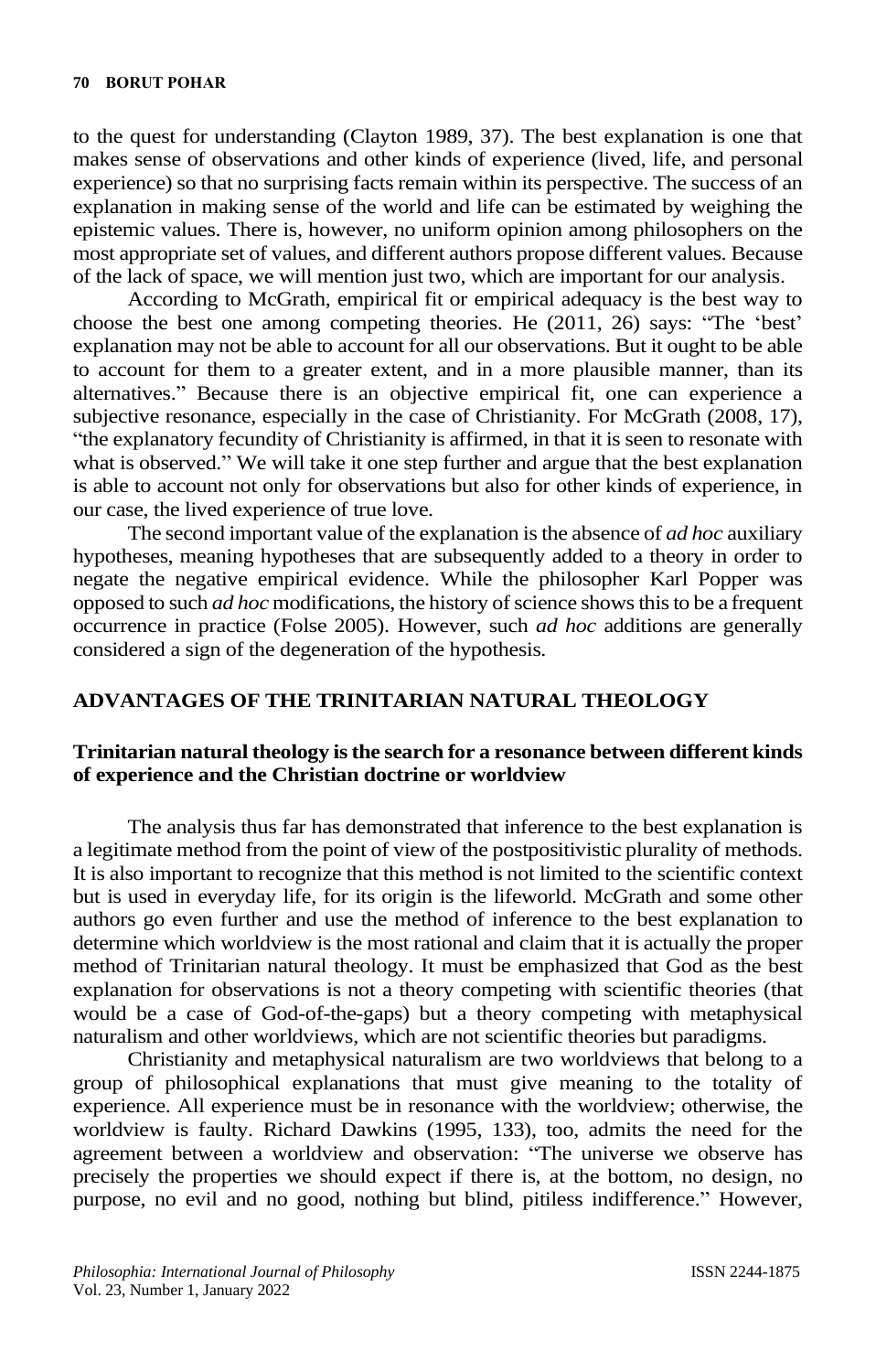Alister McGrath does not agree with Dawkins' statement, and neither do we. We will justify our disagreement with him on behalf of the Argument from True Love.

McGrath's choice of Christian worldview included weighing the abovementioned epistemic values, with empirical fit mentioned first. This empirical fit, which gives rise to the experience of the resonance, according to him (2009, 20), confirms the fact that "fundamental themes of the Christian faith offer the best explanation of what is seen." Trinitarian natural theology does not intend to deductively prove Christian beliefs, for its agenda is the abductive confirmation of the resonance between the theological explanations and experience. « (cf. McGrath 2008, 234). According to McGrath, the Christian worldview resonates with the observation and theories provided by science: the Big Bang theory, fine-tuning or the anthropic principle, the cosmic order, and other phenomena are fully consistent with the expectations of the Christian doctrine, including the phenomenon of true love. Our Argument from True Love can be formally written as follows:

- Major premise: If the Christian worldview is true, then we will be able to perceive the resonance between Christian doctrine and our experience of the world and life.
- Minor premise: We perceive the resonance between Christian doctrine and our experience of true love.
- Conclusion: It is possible that the Christian worldview is true.

#### **Trinitarian natural theology is not just another example of "God-of-the-gaps"**

As advocated by McGrath, Trinitarian natural theology avoids the criticism of being just another case of "God-of-the-gaps."

First, unlike scientific theories, the purpose of which is explaining only individual observations and other experiences or parts of the world, Trinitarian natural theology aims to explain the totality of experience: This means that a good worldview must make sense of all experiences and their first- and second-grade explanations, not just some of them. There should not be any gaps here; it must explain the whole and not just individual parts. From the Christian paradigm perspective, all experiences and all their explanations must make sense. This applies, for example, both to the phenomenon of the Big Bang and to the phenomenon of true love, both of which make perfect sense from the Christian perspective and thus provide us with the experience of resonance. The Christian paradigm does not intrude on the place of scientific explanations but, as an umbrella paradigm, it makes sense of all different experiences and all their explanations, no matter how many there are.

Second, unlike some forms of classical natural theology, trinitarian natural theology does not abductively infer the existence of God from surprising facts as one of their possible explanations  $-$  in that case, God would be a competing theory to scientific theories. It works in the exact opposite way because faith comes before intellect. McGrath (2009, 57) says: "The approach I adopt argues for the greater 'empirical fit' of a Trinitarian worldview with what may be observed of the natural world, human reason and experience, and culture in general." The Christian worldview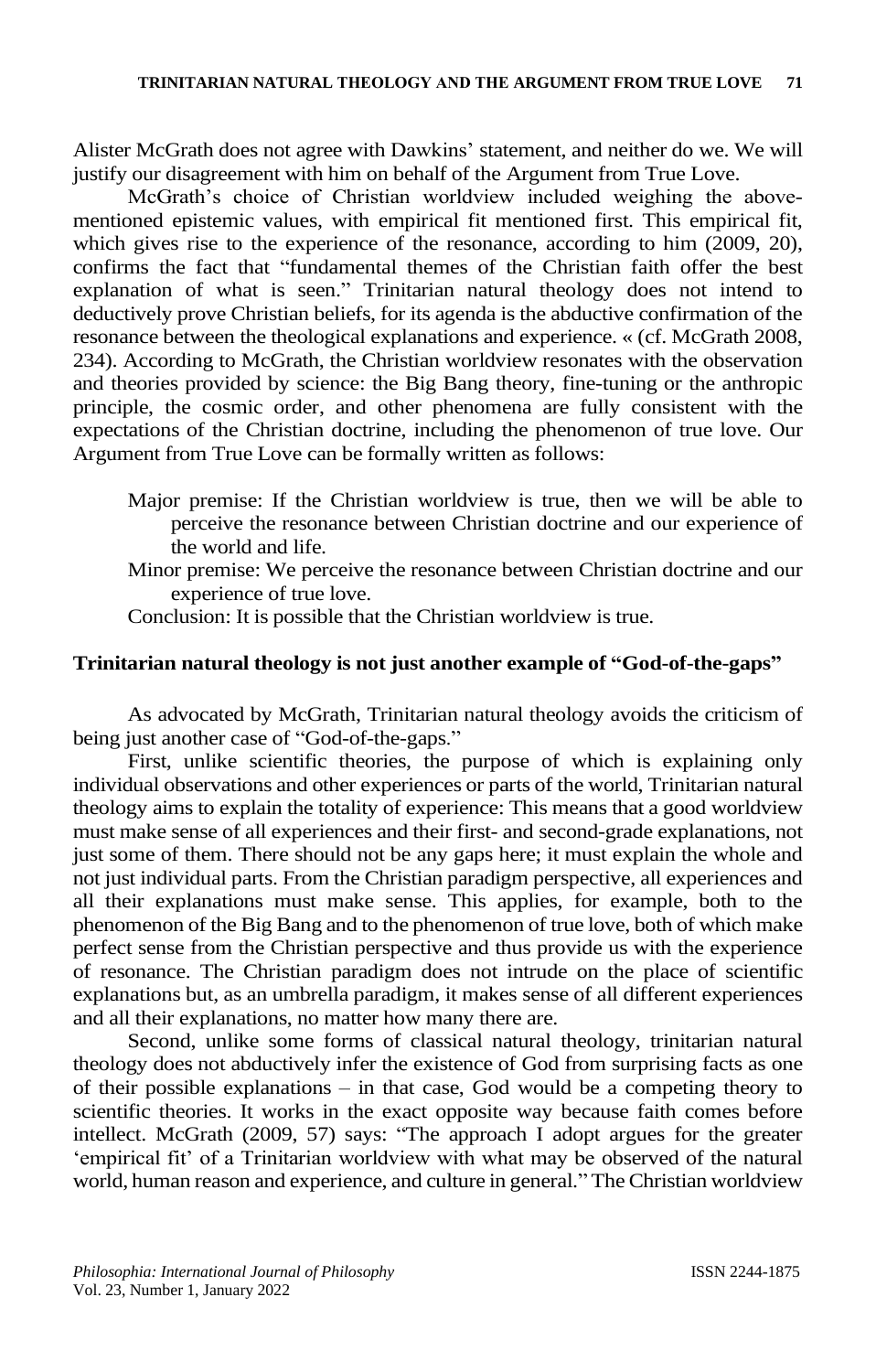emerged much earlier than modern science, which means it was not created by Christians later as a response to experience. This means that there are no surprising facts not because we abductively inferred a good theoretical explanation but because the pre-existent Christian doctrine is in resonance with modern scientific observations.

Third, the Christian doctrine of creation gives us not only the theoretical explanation of the world but also causal ones. Moreover, it does not give a causal explanation of individual observations, especially those that science cannot explain (this was William Paley's mistake), for that would mean that a theological causal explanation would compete with scientific causal explanations. Instead, the creation doctrine gives us the theological causal explanation, which explains the contingency of the whole (i.e., the world or the entirety of creation), a contingency inferred on the basis of the contingency of individual parts. We cannot observe the contingency of the world itself but can only infer that the world itself is contingent. According to Christian creation doctrine, the theological cause of the contingency of the world is God's decision to create it as such. And we expect the theological causal explanation to be in resonance with scientific causal explanations of the contingency of the world. Our mountain-body model of understanding (Cf. Pohar 2021) assumes the existence of such a scientific causal explanation for contingency and predicts that it will not be a rival to the theological explanation but will be in resonance with it.

Fourth, Trinitarian natural theology does not rely on any theory about the world. The doctrine of creation says nothing specific on the entities that constitute the world as a whole; it can be a single universe, a multiverse, or something else. Metaphysical naturalists, in contrast, sometimes base their naturalism on a certain theoretical explanation that supposedly supports the materialistic worldview. New atheists are often partisans of the multiverse theory because this theory fits well with the materialist framework. However, from the Christian perspective, it does not matter which theory of the universe that we take for granted because there can be hundreds of different possible theories, as long as they are in resonance with Christian doctrine, as is the case with the Big Bang and Multiverse theory.

Fifth, in contrast to the pagan mythological universe in which celestial objects, including Earth, are divine, Trinitarian natural theology assumes a disenchanted and relatively autonomous nature of the world that is essentially good. This means that the material world functions in accordance with relatively autonomous principles, which were created by God. There is no need for God to be directly responsible for the emergence of complex molecular mechanisms; secondary causes can perform the set task on their own. Basing our view of the world on the Bible renders it impossible to be pessimistic, as it is with the God-of-the-gaps theology, where God must intervene again and again for nature to function properly. Trinitarian natural theology thus presupposes methodological naturalism.

#### **Trinitarian natural theology is not** *ad hoc*

Not only is Trinitarian natural theology in good resonance with observation and other kinds of experience, but there are also good reasons why it should not be treated as an *ad hoc* creation. The first reason the creation doctrine is not *ad hoc* is that there are practically no *ad hoc* hypotheses with the help of which it would have to adapt to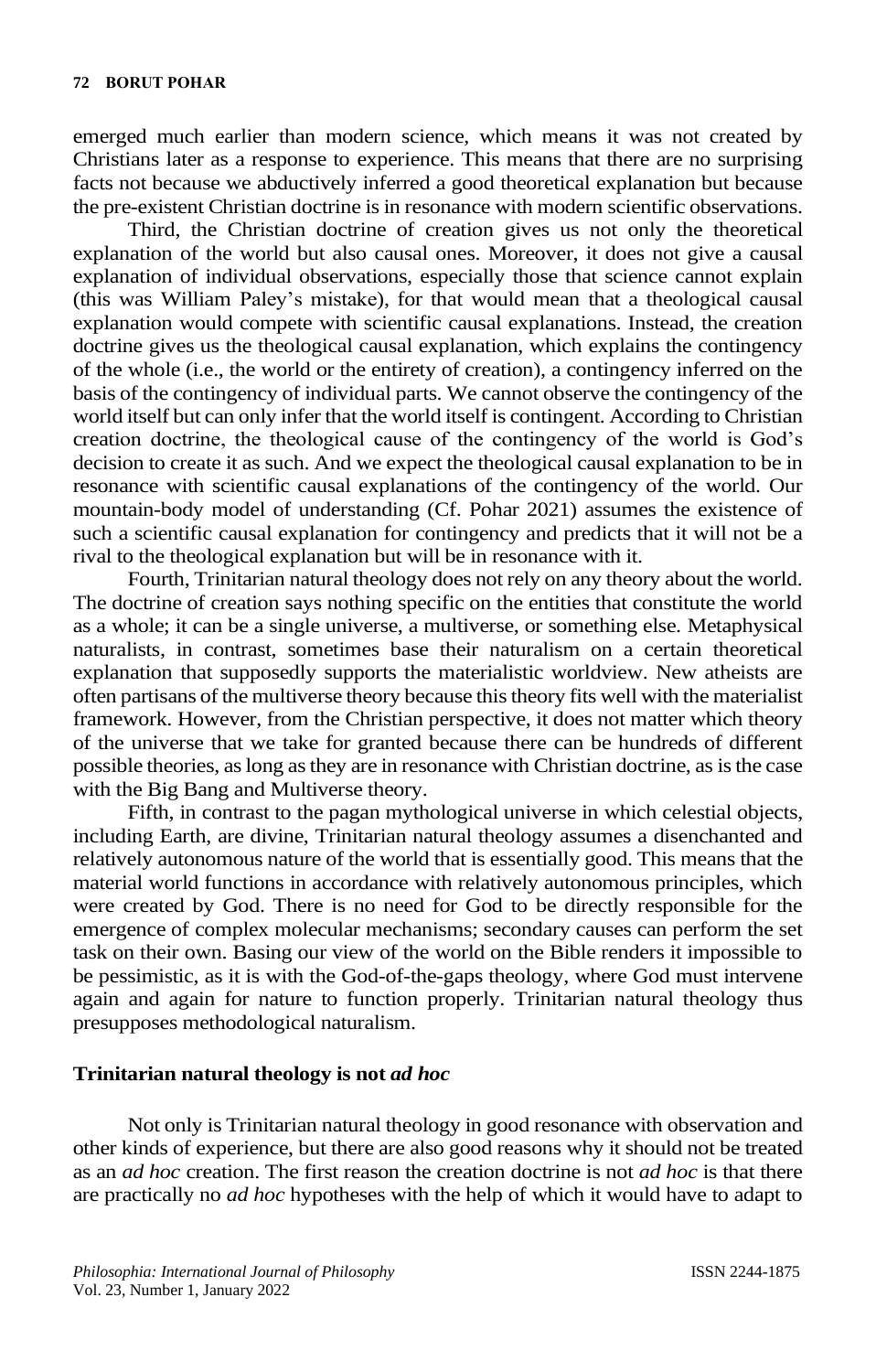our experience of the natural world. McGrath (2009, 58; 121) claims that a possible criticism could be that empirical fit is the consequence of an *ad hoc* theology, which was at its conception adapted to the empirical reality so that the empirical fit was strong. Therefore, possible critics could claim that this theology was invented as a response to what can be observed. Christian theology, however, did not invent explanations for observations such as the Big Bang theory, anthropic phenomena, finetuning and comprehensibility of the creation; they resonate with the pre-existing thought. While these surprising facts were only revealed with the advancement of modern science, Christian theology, which resonates with them, is more than 1000 years old. Resonance was discovered by advanced modern science. Surprising phenomena are explained by a theology that is much older than them.

The second reason why the creation doctrine is not *ad hoc* originates from the fact that our experiences of the world resonate with our expectations (which are aroused in us by a good explanation) from the very beginning. From the perspective of an individual worldview, an observation conducted within the world can be either reasonable and expected or unreasonable and contrary to expectation. Therefore, if a worldview is correct, all experience must be given meaning, without the excuse that a certain surprising fact will be given a meaning sometime in the distant future with new discoveries. Metaphysical naturalists, for example, wait for the discovery of the scientific theory, which will allegedly make the anthropic principle an expected phenomenon. But if metaphysical naturalism is the correct worldview, then the finetuning of the universe should in no case come as a surprise, even before the very discovery of scientific theory, as is in the case of Christian doctrine. We could even speculate that in the case of discovering the scientific explanation of the anthropic principle, this explanation would be an even greater surprise for metaphysical naturalists than the anthropic principle itself and would, for this reason, need even higher explanations. Moreover, in contrast, we can be certain that this newly discovered scientific material cause of the anthropic principle would be even in greater resonance with the Christian doctrine of creation than the anthropic principle itself.

# **THE ARGUMENT FROM TRUE LOVE**

#### **The Principle of** *Insufficient Reason* **is an extra-worldly manifestation of true love**

There is a historical controversy regarding the difference between reasons and causes. For the rationalistic way of thinking in the Age of Enlightenment, a reason and a cause were considered one and the same thing (Lat. *causa sive ratio*), which is the reason "a sufficient explanation may be understood either in terms of *reasons* or *causes*" (*New World Encyclopedia*, s.v. "Sufficient reason, principle of"). In modern philosophy,some distinguish cause as an ontological and reason as an epistemological concept. For example, the reason for the statement "Some of the vertebrates are penguins" is the presupposed premise "All the penguins are vertebrates" (Uršič and Markič 2009, 7). In accordance with this last conception of the difference between a reason in a cause, we claim that a reason is a part of an explanation, the purpose of which is to make sense of the world and life. Thus, it can happen that a cause becomes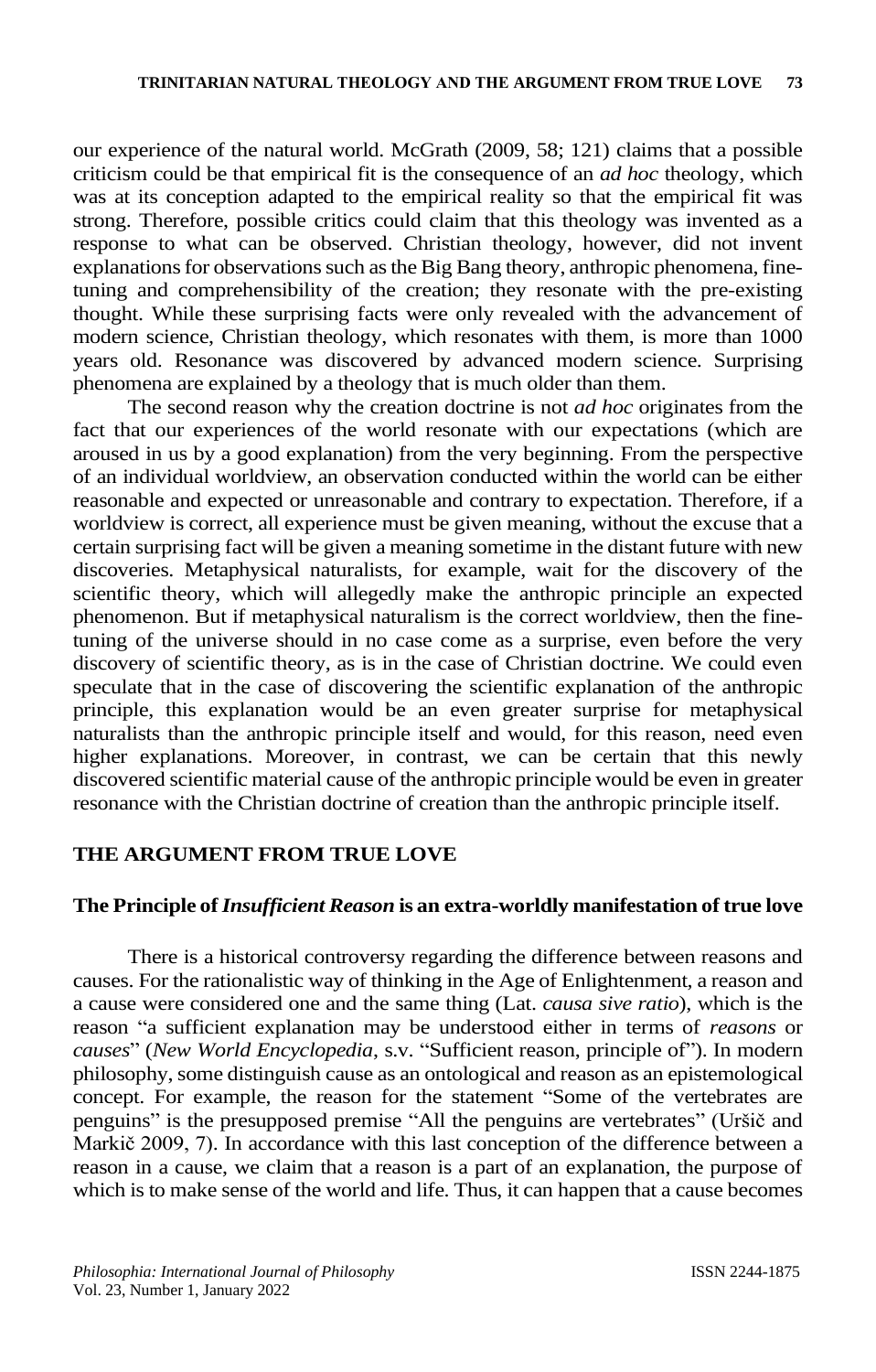one of the reasons in the explanation, which makes sense, as is true in the following case, in which God as the First Cause becomes one of the reasons in the explanation that makes sense of the surprising fact of true love.

Equipped with this knowledge, we can now proceed with our rational analysis of the phenomenon of true love. We will use the findings of the renowned phenomenologist Jean-Luc Marion and apply them to our Argument from True Love. We will start with the observations made by Marion, specifically that in the material world, true love appears to lack any reasons for actions, meaning that the deeds of true love apparently lack reciprocity. From these observations, he logically deduced The Principle of Insufficient Reason as an extra-worldly manifestation of true love.

According to Marion (2007, 78), true love is characterized by the transgressing of reciprocity: "The lover appears when one of the actors in the exchange no longer poses prior conditions, and loves without requiring to be loved, and thus, in the figure of the gift, abolishes economy." Reciprocity, which rules human behavior, is about calculating the costs of one's service. It can easily be observed that almost all our actions have clearly defined reasons, in accordance with the Principle of Sufficient Reason. However, Marion observes that this is not always the case. There are cases in which reasons for the actions seem to be absent. He (2007, 79) says: "In loving without reciprocity, the lover loves without reason, nor is he able to give reason – counter to the Principle of Sufficient Reason. He renounces reason and sufficiency." Marion warns us that the inability of giving reasons is not a person's deficiency but the consequence of the nature of true love. In his (2007, 79) words: "Love does not reject reason, but reason refuses to go where lover goes [...] When loving is at issue, reason is not sufficient: reason appears from this point forward as a principle of insufficient reason."

The Principle of Insufficient Reason could be formulated as follows: No act of true love should have sufficient reason to explain why it was performed. The phenomenon of true love not only apparently lacks any reasons but is even not allowed to possess them because the presence of external reason means the absence of love. A deed is recognized as true love only if it is made out of true love for a fellow human being. If a deed has some external reason (e.g., if I help someone to get praise), then it is not recognized as a deed of true love.

So, the external observer in the material world can easily observe that a loving person cannot give a sufficient answer to the question: Why do you love? To underline the veracity of The Principle of Insufficient Reason, Marion (2007, 79–80) gives the following three arguments:

First, if I love first, without any assurance of return, reciprocity can no more give me reason to love than it can tell me that I am wrong or give me a reason not to love: I remain as free to love as I am free not to love. Second, because I love first, I can sometimes very well not yet know the one that I love; not only because, in a radical sense, I have no need of knowing her and, on the contrary, the anteriority of my initiative dispenses me from having to, but also because the project of knowing this other adequately, without and even before loving her (as an object), has no meaning. Third, if I love without reason or even at times without prior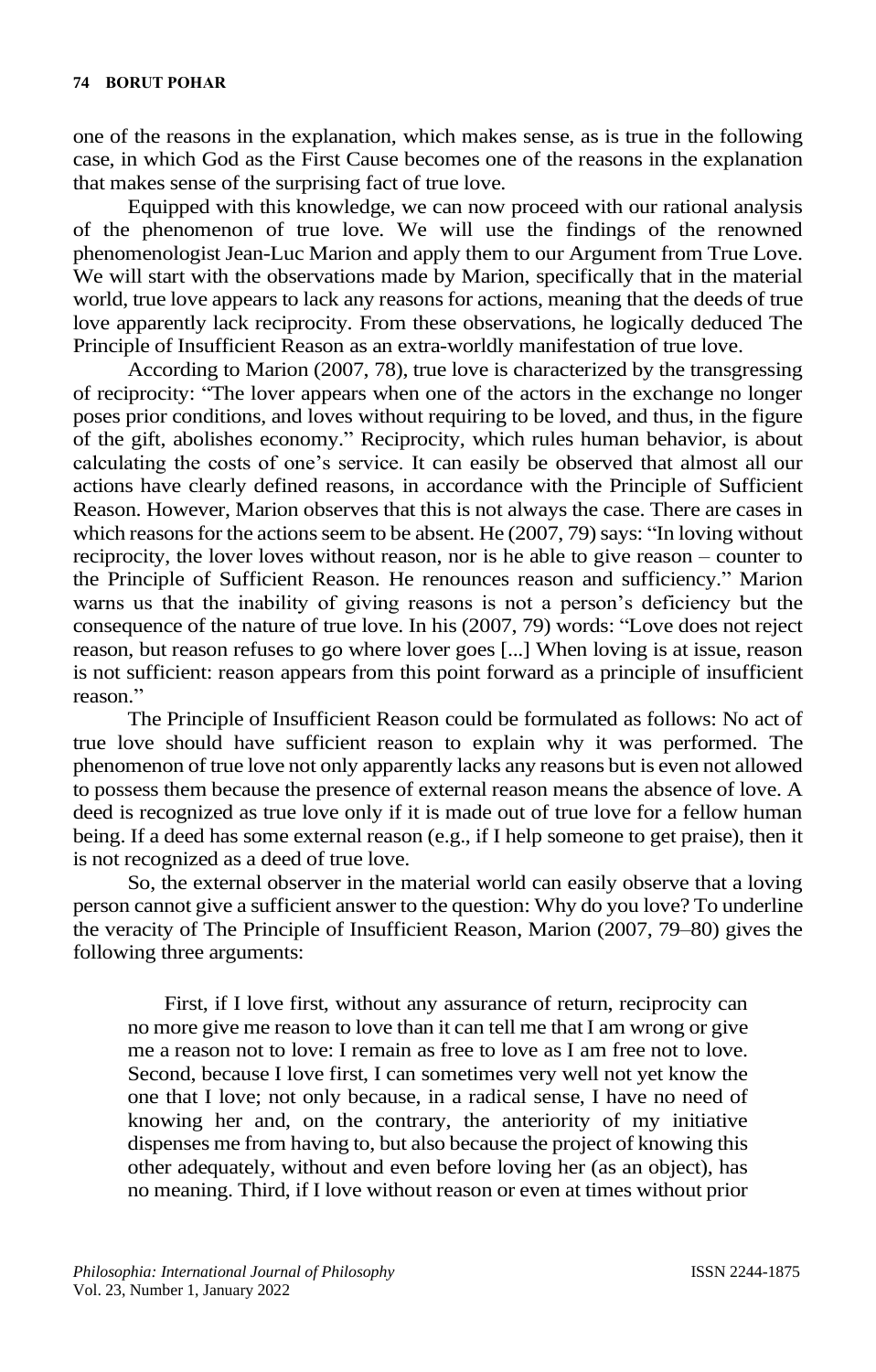knowledge of the figure or of the facets of the other, I do not love because I know what I see, but inversely I see, and I know in the measure that I, the first to love, love. The other appears to me for as much as I love her, for my anterior initiative does not solely decide my attitude toward her, but about all her phenomenality – because I am the first to put it on stage by loving her.

However, an extra-worldly manifestation of true love, which can be grasped as The Principle of Insufficient Reason, also has its interior lifeworld correlate, which cannot be observed with sense-perception but nevertheless can be experienced and rationally analyzed with the phenomenological method of eidetic reduction. Again, we will make use of Marion's findings, which reveal that true love, in essence, actually does not lack proper reason, for true love contains reason in itself. Thus, from the outside, it looks like true love lacks reason, but from the inside, reason is contained in love itself.

#### *Ratio-sui* **is an intra-worldly essential property of true love**

Love is the essence of being human. Unlike Descartes, the French phenomenologist Jean-Luc Marion (2007, 7) does not define man as a rational being but as a loving being:

Man loves – which is what distinguishes him from all other finite beings, if not the angels. Man is defined neither by the logos, nor by the being within him, but by this fact that he loves (or hates), whether he wants to or not. In this world, only man loves, for animals and computers, in their own way, think just as well as he, indeed better than he; but one cannot affirm that they love. But man does – the loving animal.

Love is also the essence of the Christian faith. Robert Petkovšek says: "Evangelical freedom is not finally realized through the formation of a moral person, but in service, in the fact that man fills the form of his humanity with love and selfgiving." (Petkovšek 2018, 49)

However, what is the essence of true love? This answer can be arrived at by analyzing the lifeworld experience of free donation of time, attention, material help, or any other form of true love performed by a loving person. The eidetic reduction has revealed that the essential property of true love, separating it from other phenomena, is its self-explicability, where *explanandum* (i.e., a phenomenon that is to be explained) is the same as *explanans* (i.e., the reason that explains *explanandum*). Our everyday experience tells us that *explanandum* and *explanans* are usually not the same. For example, the reason for the summer heat (*explanandum*) is the Sun (*explanans*), and obviously, we can not equate the heat and the Sun, because these are two different phenomena. But in the case of true love, this experience fails. The reason for true love is not some external reason but true love itself. The Apostle Paul says on the ideal of true love: "Do everything *in* love" (1 Cor 16:14). Therefore, when it comes to true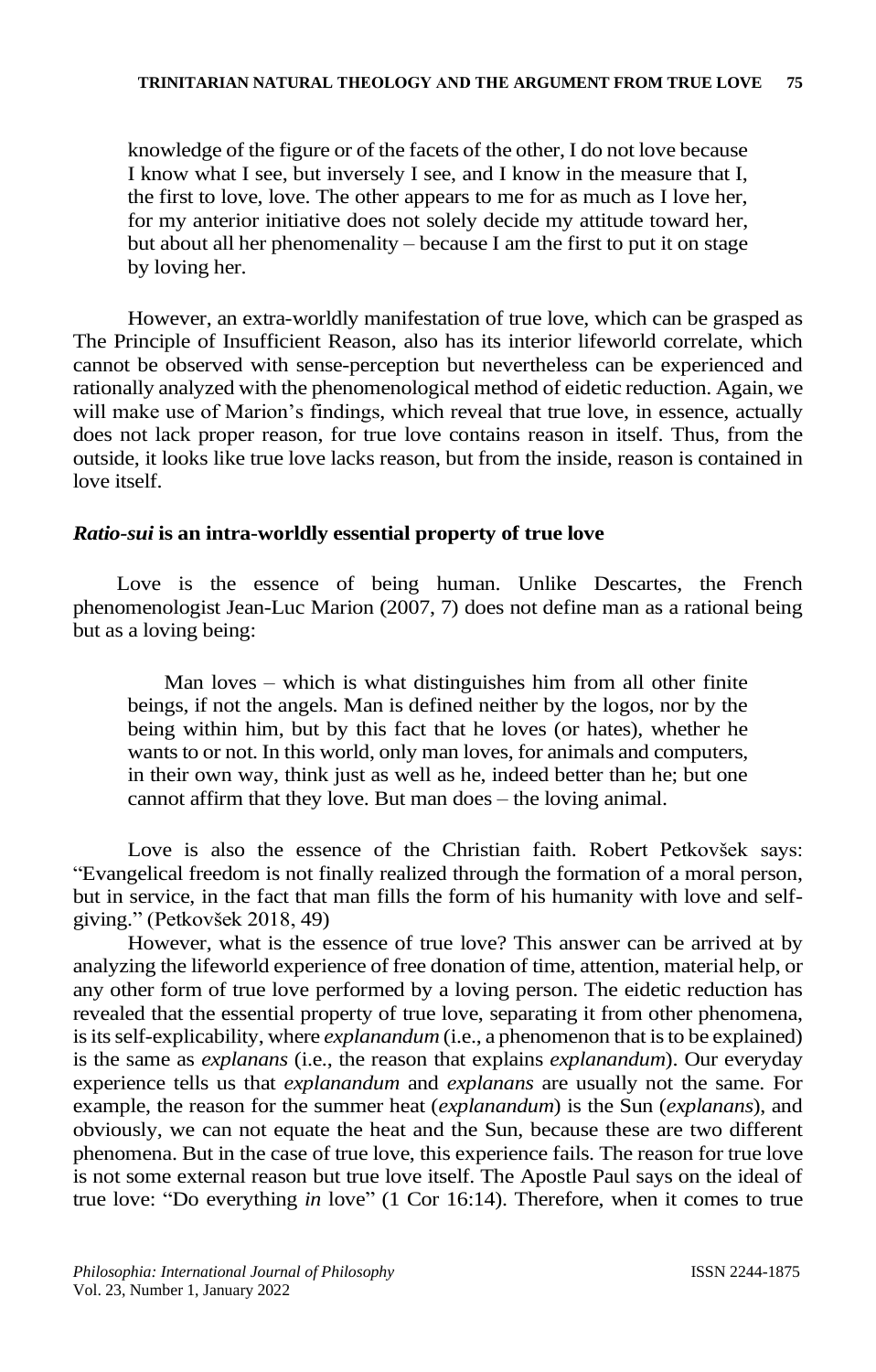love, love itself must be the reason for love, which means that true love is *ratio-sui* (i.e., the self-content reason). This is the crucial finding of the phenomenology of love, which was undertaken by Jean-Luc Marion. Crucial for our case are the following words of Marion (2007, 82): "From the lover's point of view (and his alone), love becomes its own sufficient reason"; in other words: according to Marion, true love is *ratio sui*. Love contains its reason within itself. It can be clearly seen that The Principle of Insufficient Reason is in resonance with the essence of true love and that the former is embedded in the latter.

When we rationally analyze a natural phenomenon, grasping its essence by phenomenological eidetic reduction enables us to make an essential definition of the phenomenon, which opens the possibility of discovering its theoretical explanation. However, this is just one part of the story. One also has to grasp the material principles of this natural phenomenon because only with their help is the theory created (i.e., the scientific theoretical explanation of the natural phenomenon). However, in the case of Christian doctrine, the theory, which makes sense of the surprising facts of The Principle of Insufficient Reason and self-explicability of true love, is not created but only recovered from the pre-existing Christian tradition, which has its origin in revelation, which means the explanation is not *ad hoc*. Of course, we could provide some *ad hoc* explanations which are always at hand, though, for example, "it is only an illusion" or "we will find an explanation of this strange phenomenon sometime in the future" but, as we said before, in science such *ad hoc* solutions are the sign of theory's degeneration and should be avoided.

God has revealed himself as Triune God of Love, in whom three divine persons, Father, Son, and the Holy Spirit, live in perfect communion, in true love. Next, we will explain how this Trinitarian theology makes sense of observed and experienced properties of true love. Of course, we can find some material cause for the surprising facts of true love and a material explanation that would explain them; nevertheless, there is a need for some final theological explanation, which would remove the element of surprise completely, which any material explanation is unable to do. Moreover, this theological explanation is not expected to compete with the scientific explanation but to be in resonance with it.

#### **The demonstration of the resonance between grasped self-explicability of true love and the Christian doctrine of Triune God of Love**

Now is the right time to apply the method of inference to the best explanation. The phenomena of true love are fully expected from the perspective of the traditional Christian doctrine, which, first of all, has an answer to the question of how the essential property of true love is self-explicability. The answer is in the Christian conception of the nature of God and the human being, as the central claim of Christian doctrine is that God is love (*1 John* 4:16) and that humans are created in the image of God (*Genesis* 1:27).

Christianity has the answer to the question about the nature or essence of God. The Bible reports that ignorance about the nature of God was a principal feature of the pagan faith. The Apostle Paul used this fact as the starting point of his teaching in Athens: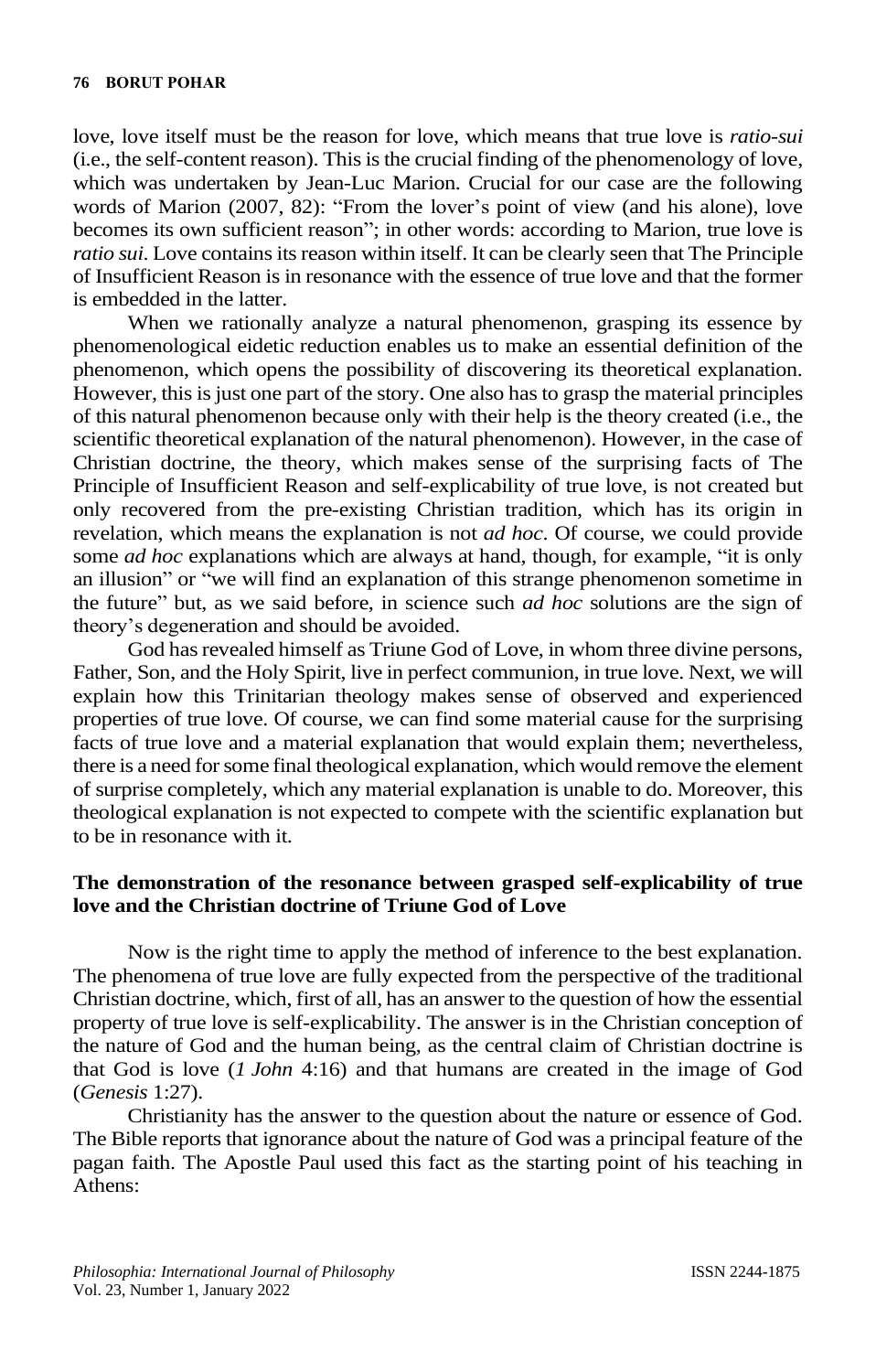Paul then stood up in the meeting of the Areopagus and said: "People of Athens! I see that in every way you are very religious. For as I walked around and looked carefully at your objects of worship, I even found an altar with this inscription: to an unknown god. So you are ignorant of the very thing you worship – and this is what I am going to proclaim to you" (*Acts* 17:22–23).

The Gospel is good news mainly because it announces we need not fear God since we essentially know and understand his essential nature, which tells us that it is in the nature of Triune God to love in the form of true love. Moreover, because loving out of true love is in God's nature, we shall not be afraid neither of Him nor of the possibility that probably there is no God, because our lifeworld experience tells us otherwise. And who should we trust, if not our experience?

However, for the doctrine of the God of Love to be consistent, it must be supplemented with the doctrine of the Holy Trinity. According to the Christian creed, there is one God in three persons, which resonates with the logical conclusion that perfect, true love must contain the relationships within itself. Therefore, it is logical that the God of Love exists in the form of three persons. For if God was only one person, He would not be true love because He would need to create someone to love him, or He would just love Himself, which would result in narcissism, which we do not consider to be true love. If God were only two persons, their love would not be true because it would be infertile, not open to new life, to the Other, and would thus be closed and selfish. But selfish love cannot be considered to be true love. God is true love because in Him there are three divine persons, of whom the Holy Spirit is the fruit of the love between the Father and the Son. This means that the mutual love between the Father and the Son is not selfish but fertile and open for the Other. The Father and the Son love each other out of true love (which means true love is the cause of their love because it dictates them to love each other), and from both of them proceeds the Holy Spirit, the personal bond of love and the reason for the existence of the Holy Trinity (i.e., Triune God). This means that God, as the Triune God, has the cause and the reason for its existence in Himself. It is because of true love that the Father and the Son love each other, and the Holy Spirit is also the reason for their relationship.

These last revealed truths about God are complemented with the findings of the first philosophy (i.e., metaphysics). We know from philosophy that God is selfsufficient, "having within Himself the sufficient reason for His own existence" (*The New Catholic Encyclopedia*, s.v. "Aseity (Aseitas)"), which resonates with the theology of Holy Trinity we have just presented. Self-sufficiency in the form of selfexplicability of true love has its origin in the Triune God of Love and is manifested in the world through human beings. The grasped self-sufficiency or self-explicability of true love in the world should come as no surprise because humans are also capable of acting out of true love, the same as God, for according to Christian doctrine, we are created in the image of God, which is the reason that we are able to love without reciprocity and act according to The Principle of Insufficient Reason. Thus, we can see that the Christian doctrine makes perfect sense of the grasped self-explicability or *ratio-sui* of true love. The reasons for this are the following reasons: God is Love, God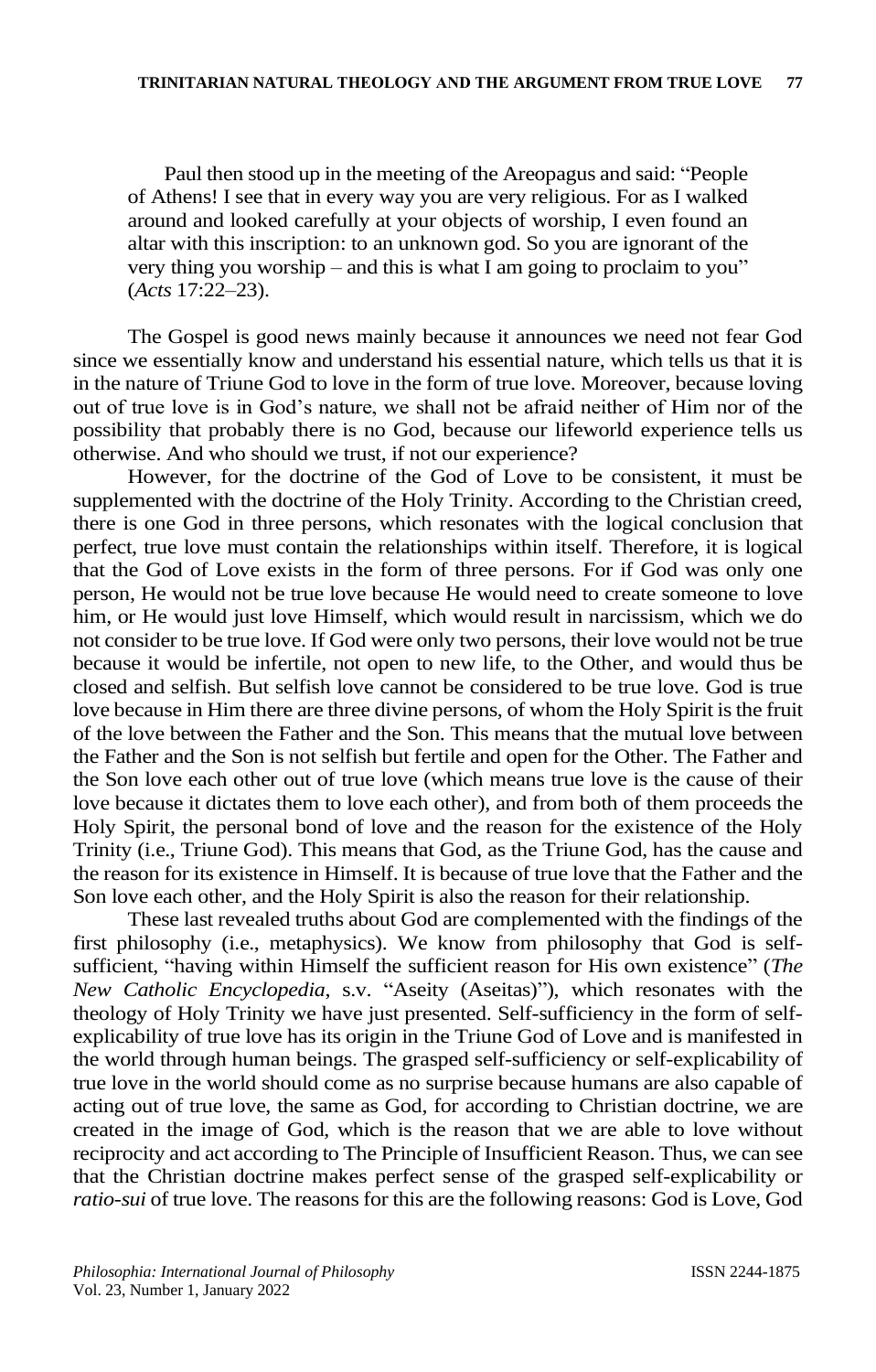is Triune, God is self-sufficient, and human beings are created in the image of God. All the reasons combined in a meaningful way explain or make sense of the perceived self-explicability of true love.

#### **The demonstration of the resonance between The Principle of Insufficient Reason and the Christian doctrine of** *perichoresis*

The perichoretic way of the communal life of the Triune God explains how it is that we humans act according to The Principle of Insufficient Reason. According to Ciril Sorč (2000, 181), the ancient Greek theological term *perichoresis* denotes "the unstoppable flow of the exchange of goods, all the way to the greatest good, which is life. It is a life happening which impregnates all pores of life. Perichoresis keeps open paths, makes them transitory so that individual persons are completely 'open space' for another person." Perichoresis for Sorč (2000, 186) means "the complete circumincession or being-in-one-another of the three Persons of God, their complete self-givenness, their life in indestructible community, where each Person of God lives completely in the other two, for the other and together with the other two Persons of God." (Our translation)

Moreover, because man is created in the image and likeness of God, he is also subject to the way of life, that is (of course analogously) similar to the way of life of the Holy Trinity, which is marked by the co-existence, ex-istence, pro-existence and in-existence of the Persons of God (Cf. Sorč 2012, 82–85). If the saved man is the "creation of the Holy Spirit," then the fundamental vocation to dwell for others and with others is outlined in him.

The dynamic relationship between the three Persons of God or their way of life can be described in many ways. Above all, it is about co-existence, which means that the three Persons of God are not subordinate or superior to each other but equal in dignity, glory, holinessand importance. The same should apply to human society. This kind of co-existence is not passive, for everyone must actively show love to each other in countless forms, thus letting them know that they mean a lot to them or that their presence in their lives is very important to them.

Second, the Persons of God are "outside" themselves (ex-istence). Any introversion is foreign to the Triune God. God's Persons are completely open to each other; they know each other and are interested in each other. Because they live outside of themselves, they are always available to the other and willing to accept and entertain him. In this way, they are emptied of themselves or even exnihilated, thus preparing the space for the Other. This is a beautiful program for human society, which is, sadly, driven by selfishness.

Third, abiding in God means being for others (pro-existence). This means that the Persons forget about themselves and give themselves completely to their neighbor. Being for others means caring for them, actively searching for them until finding them and living with them, and making themselves available to them. A selfish man does not think of the plight of others; only a merciful man is the one who has no peace until he finds the poor and serves them. The merciful Samaritan makes himself and his possessions completely at the disposal of another.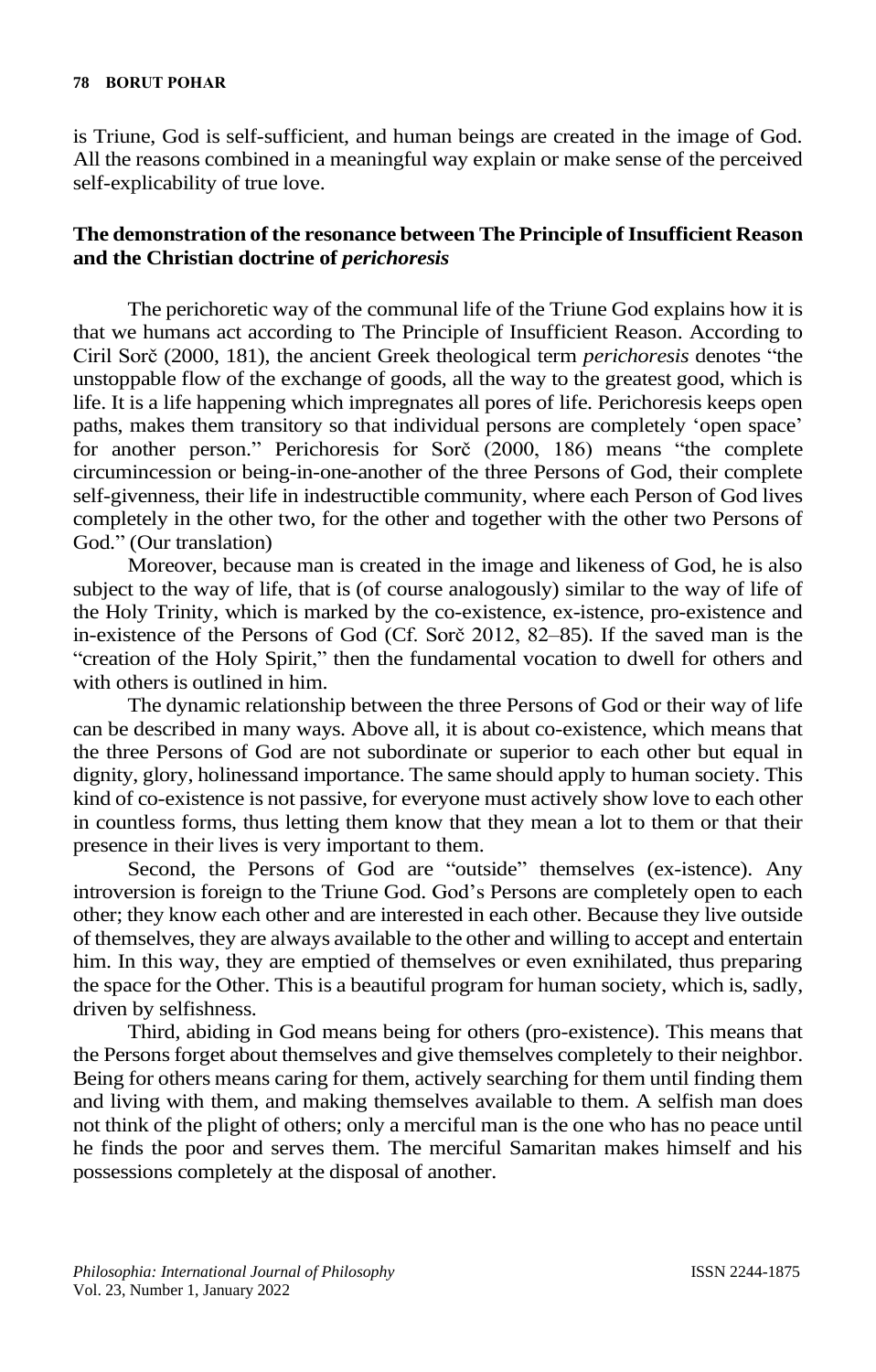And fourth, abide means for God to be in each other (Lat. *in-sistere*). This presupposes, first of all, that they prepare space for others in their life; on the other side, they find space for themselves in others. It actually means that they are at home with others and that the others are at home with them. Jesus said: "Those who love me will obey my teaching. My Father will love them, and my Father and I will come to them and live with them" (*John* 14:23). The way of life of the Holy Trinity is thus a model for unity between men and unity between men and God.

Moreover, this dynamic happening inside the Holy Trinity, the Triune God of Love, which has just been explained by a theory, is reflected in the way of life of human beings because we are made in the image of God. This theory makes sense of the Principle of Insufficient Reason because it gives usthe reasons, which explain how it isthat people act according to the principle. Because humans are created in the image of Triune God, we are capable of living according to the ideal of God's true love, and this is the reason that the Principle of Insufficient Reason can be observed and grasped. So, the phenomenon of the Principle of Insufficient Reason is expected from the perspective of the Christian doctrine of the perichoretic way of life of the Holy Trinity, which confirms the reasonableness of the Christian faith.

#### **CONCLUSION**

The Argument From True Love does not prove beyond any doubt that God exists. We had only confirmed once more that the Christian faith is reasonable and that the Apostle Peter was not talking in vain when he said to the Christians: "Always be prepared to give an answer to everyone who asks you to give the reason for the hope that you have" (*1 Peter* 3,15).

In fact, we have only done half the work in this article. Namely, we have judged that Christian doctrine successfully makes sense of the surprising phenomenon of true love, thus confirming its credibility. However, the method of inference to the best explanation is intended to find the best explanation among the various possible explanations, which means that the phenomenon of true love must be viewed from other worldview perspectives, such as metaphysical naturalism, which is one of the dominant worldviews of the West. The latter is defined by The Cambridge Dictionary of Philosophy (1999, s.v. "metaphysics") as follows: "The view, sometimes considered scientific (but an assumption rather than an argued theory), that all that there is, is spatiotemporal (a part of 'nature') and is knowable only through the methods of the sciences." It is also the only worldview that the author of this article is familiar with (apart from the Christian worldview to which he is committed) but does not have first-person experience of it; therefore, he does not feel competent to judge the reasonableness of metaphysical naturalism.

Postmodern philosopher Alasdair MacIntyre (1989, 364; 374) claims that an individual can adopt two competing traditions as the original one. Such individuals who speak the language of both traditions can hear the arguments of both traditions. To understand another tradition or to understand its standards of truth and justification, its reasonableness and reasoning, or speak its language as a second first language, one needs to gain a cultural, moral, and intellectual worldview of a foreign tradition. One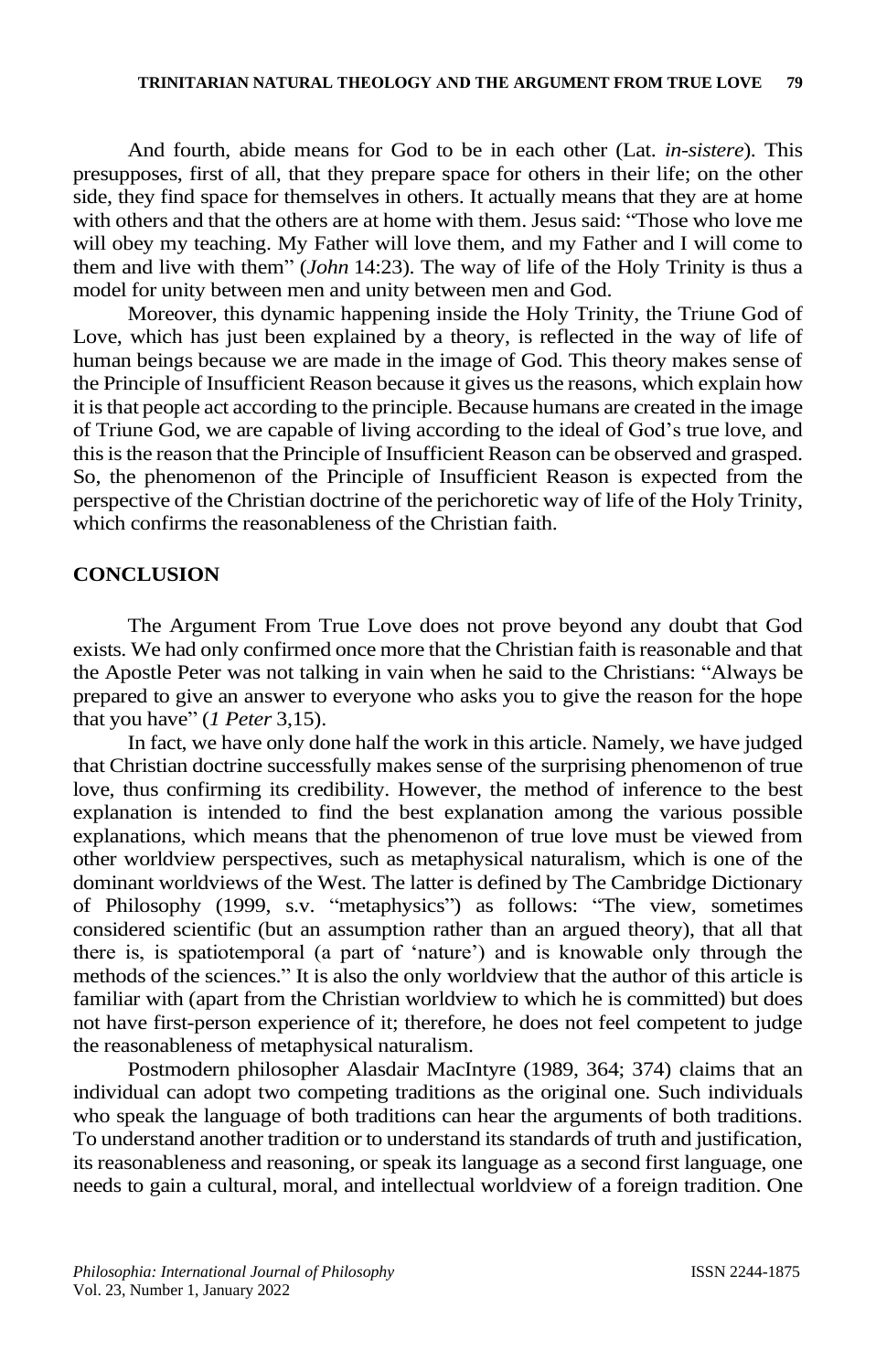must adopt this tradition and become a true member of this tradition. People who are capable of this can see things from the opposite perspective. MacIntyre (1989, 167– 168) also says that it is a rare gift of empathy and of intellectual insight. For example, Thomas Aquinas spoke the languages of two competing traditions as the first language, namely Augustinian theology and Aristotelianism. And we can say that there is no shortage of such extraordinary people even today. As a convert from atheism, Alister McGrath understands both the language of Christianity and the language of metaphysical naturalism and is able to assess which tradition better explains the phenomena of the world, including the phenomenon of true love.

To conclude, let us repeat that our intention was not to give a God-of-the-gap argument for the existence of God in terms of a theological explanation that would replace a naturalistic one for the surprising phenomenological phenomenon of true love. Our mountain-body model even assumes that such a naturalistic cause and its explanation necessarily exist, although we are not familiar with it. From the point of view of Christian doctrine, methodological naturalism, which should not be equated with the metaphysical naturalism worldview, is a perfectly acceptable attitude. We argue, however, that a naturalistic explanation of the true love phenomenon will never be able to give a final explanation of this phenomenon, which will remain surprising until we add a theological explanation to this naturalistic explanation. Namely, the Thomistic doctrine claims that the chain of material causes cannot be infinitely long but that it must end somewhere with the First Cause.

In this article, therefore, we leave open the question, which are the material causes for the phenomenon of true love, how long the chain of material causes is, and whether the Christian worldview is the only or the best explanation of the phenomenon. As Pope John Paul II (1998, §33) says in the encyclical *Faith and Reason*, we are all friends and allies seeking the truth. Each of us has to do our best not to fail in this mission.

# **REFERENCES**

- Bem, Sacha and Huib Looren de Jong. 2006. *Theoretical issues in Psychology: An introduction*. 2. ed. London / Thousand Oaks / New Delhi: SAGE Publications.
- Clayton, Philip. 1989. *Explanation from Physics to Theology: An essay in rationality and religion*. New Haven and London: Yale University Press.
- Dawkins, Richard. 1995. *River out of Eden: A Darwinian view of life.* London: Weidenfeld & Nicolson.
- Dillon, Martin C. 1988. *Merleau-Ponty's ontology*. 2nd ed. Studies in Phenomenology and Existential Philosophy, James E. Edie, gen. ed. Bloomington: Indiana University Press.
- Folse, Henry. 2005. *Comments on Popperian falsificationism*. Philosophy, College of Ars and Sciences, Loyola University, New Orleans. Available at http://www.loyno.edu/~folse/Popper.html. Accessed: February 7, 2017.
- Garrison, James W. 1986. Some principles of postpositivistic philosophy of science. *Educational Researcher* 15 (9), pp. 12-18. https://doi.org/10.2307/1174713.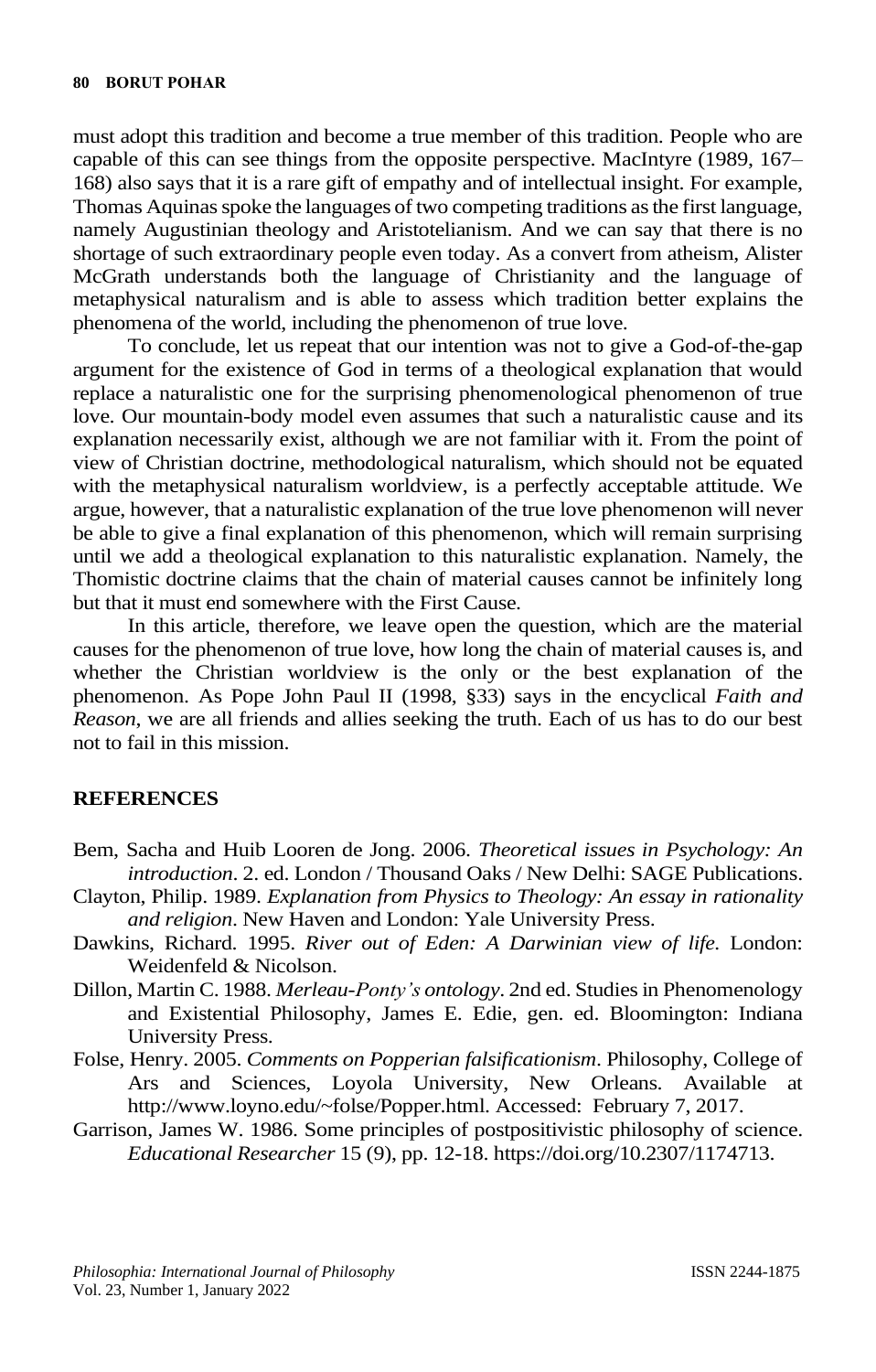- Graziani, Filippo, Sergey Trofimovb, and Simone Battistini. 2021. Applied astrodynamics. In *CubeSat Handbook.* Edited by Chantal Cappelletti, Simone Battistini, and Benjamin K. Malphrus. London: Academic Press, pp. 35–52.
- John Paul II. *Faith and reason.* Encyclical Letter*.* Vatican website. September 14, 1998. https://www.vatican.va/content/john-paul-ii/en/encyclicals/documents/hf\_jpii enc 14091998\_fides-et-ratio.html
- Klun, Branko. 2017. Transcendenca, samo-transcendenca in časovnost: fenomenološki razmisleki Transcendence, Self-Transcendence, and Temporality: Some Phenomenological Reflexions]. *Bogoslovni vestnik* 77 (3), pp. 503-516. http://www.teof.uni-lj.si/uploads/File/BV/BV2017/03/Klun.pdf
- Krupp, Tyler. 2010. Phenomenology. In *Encyclopedia of Political Theory*. Edited by Mark Bevir. Los Angeles: SAGE Publications, Inc., pp. 1032-1036.
- Lipton, Peter. 2004. *Inference to the best explanation*. 2nd ed. New York, NY: Routledge.
- MacIntyre, Alasdair. 1989. *Whose justice? Whose rationality?* Notre Dame, Indiana: University of Notre Dame Press.
- Marion, Jean-Luc. 2007. *The Erotic Phenomenon*. Translated by Stephen E. Lewis. Chicago: The University of Chicago Press.
- McGrath, Alister. 2006. *The order of things: Explorations in scientific theology*. Malden, Oxford in Carlton: Blackwell Publishing.
- McGrath, Alister. 2008. *The open secret: A new vision for natural theology*. Oxford, UK: Blackwell Publishing.
- McGrath, Alister. 2009. *A Fine-Tuned universe: The quest for God in science and theology*. The 2009 Gifford Lectures. Louisville, Kentucky: Westminster John Knox Press.
- McGrath, Alister. 2011. *Surprised by meaning: Science, faith, and how we make sense of things*. Louisville, Kentucky: Westminster John Knox Press.
- McGrath, Alister. 2012. *Mere Apologetics: How to help seekers and sceptics find faith*. Grand Rapids, Michigan: Baker Books, a division of Baker Publishing Group.
- Musgrave, Alan. 2010. Critical rationalism, explanation, and severe tests. In *Error and inference: Recent Exchanges on Experimental Reasoning, Reliability, and the Objectivity and Rationality of Science.* Edited by Deborah Mayo and Aris Spanos. Cambridge: Cambridge University Press, pp. 88-112.
- *New Catholic Encyclopedia*, s.v. "Aseity". Available at: https://www.encyclopedia.com/religion/encyclopedias-almanacs-transcriptsand-maps/aseity-aseitas. Last accessed: January 2, 2022.
- *New World Encyclopedia* contributors. s.v. "Sufficient reason, principle of," Available at: [https://www.newworldencyclopedia.org/p/index.php?title=Sufficient\\_reas](https://www.newworldencyclopedia.org/p/index.php?title=Sufficient_reason,_principle_of&oldid=1030304) [on,\\_principle\\_of&oldid=1030304.](https://www.newworldencyclopedia.org/p/index.php?title=Sufficient_reason,_principle_of&oldid=1030304) Last accessed: January 2, 2022.
- Petkovšek, Robert. 2018. Svoboda med žrtvovanjem in darovanjem The Freedom Between Sacrifice and Self-giving 1. *Bogoslovni vestnik* 78 (1), pp. 33-51. [https://www.teof.uni-lj.si/uploads/File/BV/BV2018/01/Petkovsek.pdf.](https://www.teof.uni-lj.si/uploads/File/BV/BV2018/01/Petkovsek.pdf)
- Pohar, Borut. 2021. The Analogical Model of Cognitive Principles and Its Significance for the Dialogue between Science and Theology. *Religions* 12 (4), 230. [https://doi.org/10.3390/rel12040230.](https://doi.org/10.3390/rel12040230)